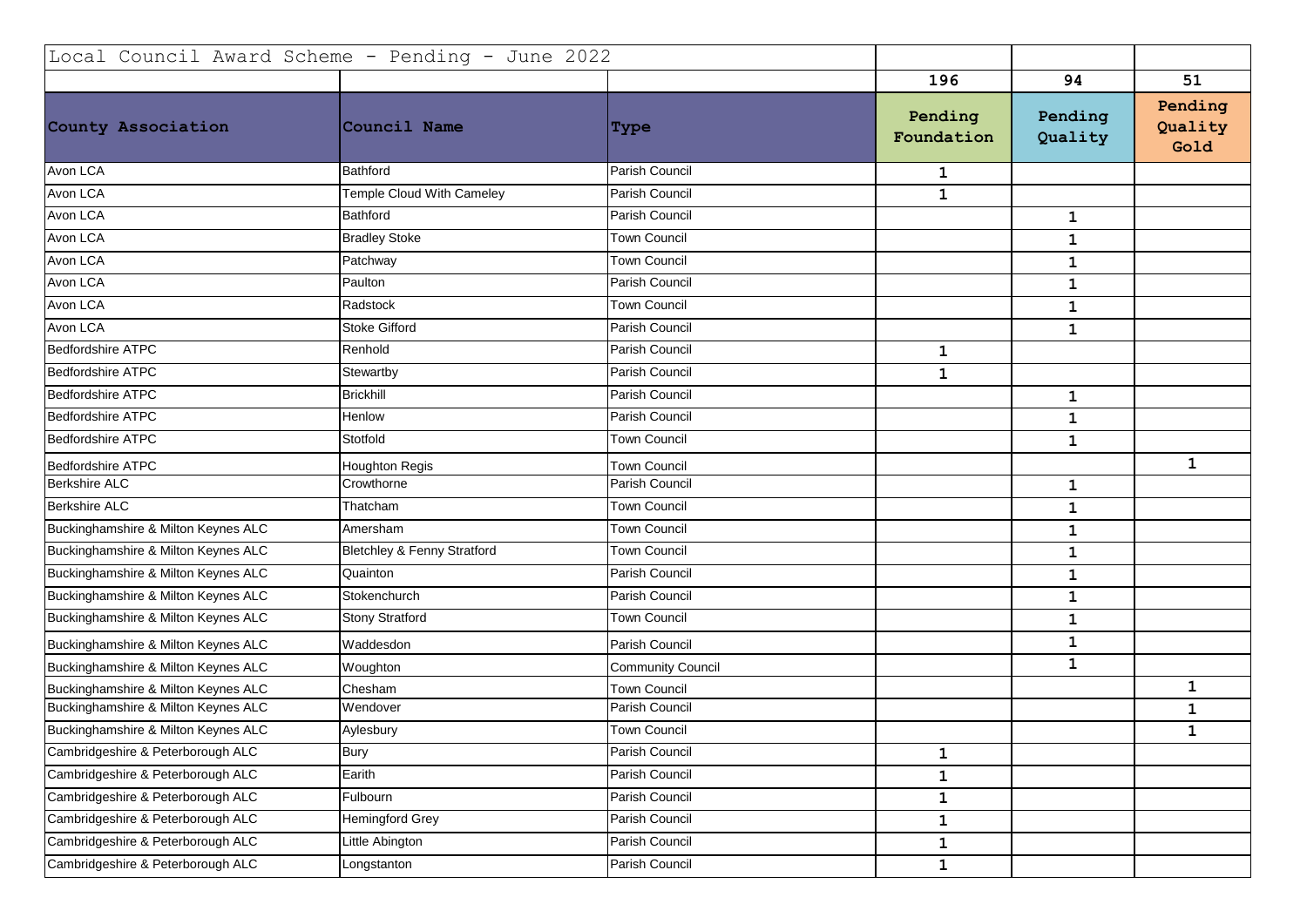| Local Council Award Scheme - Pending - June 2022 |                             |                     |                       |                    |                            |
|--------------------------------------------------|-----------------------------|---------------------|-----------------------|--------------------|----------------------------|
|                                                  |                             |                     | 196                   | 94                 | 51                         |
| County Association                               | Council Name                | Type                | Pending<br>Foundation | Pending<br>Quality | Pending<br>Quality<br>Gold |
| Cambridgeshire & Peterborough ALC                | Soham                       | <b>Town Council</b> | $\mathbf{1}$          |                    |                            |
| Cambridgeshire & Peterborough ALC                | Sutton (Nr Ely)             | Parish Council      | $\mathbf 1$           |                    |                            |
| Cambridgeshire & Peterborough ALC                | Wansford                    | Parish Council      | $\mathbf{1}$          |                    |                            |
| Cambridgeshire & Peterborough ALC                | Wistow                      | Parish Council      | $\mathbf 1$           |                    |                            |
| Cambridgeshire & Peterborough ALC                | Woodhurst                   | Parish Council      | $\mathbf{1}$          |                    |                            |
| Cambridgeshire & Peterborough ALC                | Longstanton                 | Parish Council      |                       | $\mathbf 1$        |                            |
| Cambridgeshire & Peterborough ALC                | <b>St Neots</b>             | Town Council        |                       |                    | $\mathbf 1$                |
| Cheshire ALC                                     | Hartford                    | Parish Council      | $\mathbf 1$           |                    |                            |
| Cheshire ALC                                     | Sandbach                    | Town Council        | $\mathbf 1$           |                    |                            |
| Cheshire ALC                                     | Cranage                     | Parish Council      |                       | $\mathbf{1}$       |                            |
| Cheshire ALC                                     | Congleton                   | <b>Town Council</b> |                       |                    | $\mathbf{1}$               |
| <b>Cheshire ALC</b>                              | Carrington                  | Parish Council      |                       |                    | 1                          |
| Cheshire ALC                                     | Somerford                   | Parish Council      |                       |                    | $\mathbf 1$                |
| Cheshire ALC                                     | Goostrey                    | Parish Council      |                       |                    | 1                          |
| <b>Cheshire ALC</b>                              | Nantwich                    | <b>Town Council</b> |                       |                    | $\mathbf{1}$               |
| Cleveland LCA                                    | Billingham                  | Town Council        | $\mathbf{1}$          |                    |                            |
| Cleveland LCA                                    | Stainton & Thornton         | Parish Council      |                       | $\mathbf 1$        |                            |
| <b>Cornwall ALC</b>                              | <b>Grampound With Creed</b> | Parish Council      | $\mathbf 1$           |                    |                            |
| <b>Cornwall ALC</b>                              | Probus                      | Parish Council      | $\mathbf 1$           |                    |                            |
| <b>Cornwall ALC</b>                              | St Wenn                     | Parish Council      | $\mathbf{1}$          |                    |                            |
| <b>Cornwall ALC</b>                              | Wadebridge                  | <b>Town Council</b> | $\mathbf{1}$          |                    |                            |
| <b>Cornwall ALC</b>                              | Saltash                     | Town Council        |                       | $\mathbf 1$        |                            |
| <b>Cornwall ALC</b>                              | <b>Bodmin</b>               | <b>Town Council</b> |                       |                    | $\mathbf{1}$               |
| County Durham ALC                                | Brancepeth                  | Parish Council      | $\mathbf 1$           |                    |                            |
| County Durham ALC                                | Haswell                     | Parish Council      | $\mathbf 1$           |                    |                            |
| County Durham ALC                                | Ingleton                    | Parish Council      | $\mathbf 1$           |                    |                            |
| County Durham ALC                                | Lanchester                  | Parish Council      | $\mathbf{1}$          |                    |                            |
| County Durham ALC                                | Spennymoor                  | <b>Town Council</b> | $\mathbf{1}$          |                    |                            |
| County Durham ALC                                | Stanley                     | <b>Town Council</b> | $\mathbf 1$           |                    |                            |
| County Durham ALC                                | Trimdon Foundry             | Parish Council      | $\mathbf{1}$          |                    |                            |
| County Durham ALC                                | <b>West Rainton</b>         | Parish Council      | $\mathbf 1$           |                    |                            |
| County Durham ALC                                | Whessoe                     | Parish Council      | $\mathbf{1}$          |                    |                            |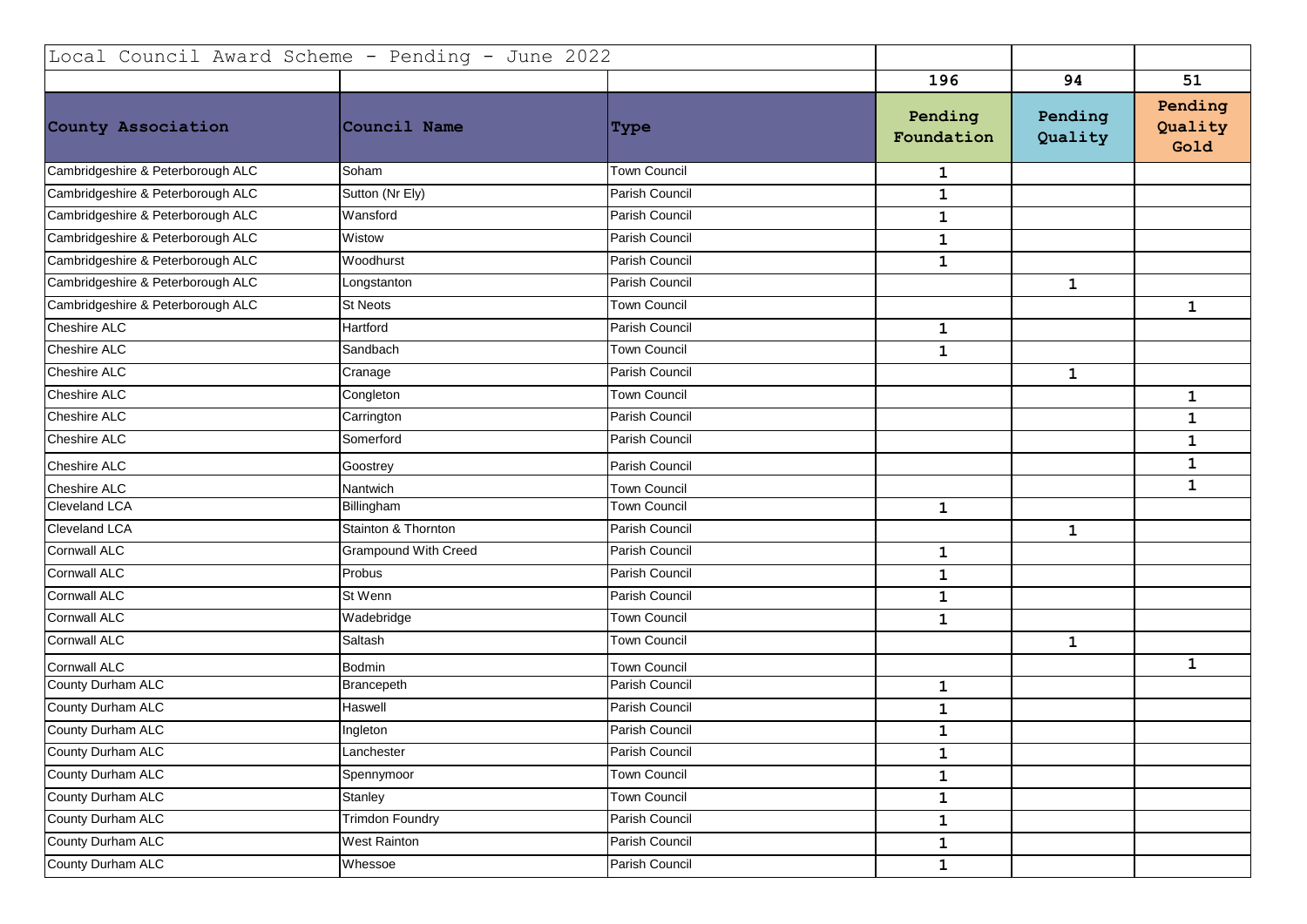| Local Council Award Scheme - Pending - June 2022 |                             |                     |                       |                    |                            |
|--------------------------------------------------|-----------------------------|---------------------|-----------------------|--------------------|----------------------------|
|                                                  |                             |                     | 196                   | 94                 | 51                         |
| County Association                               | Council Name                | Type                | Pending<br>Foundation | Pending<br>Quality | Pending<br>Quality<br>Gold |
| County Durham ALC                                | Winston                     | Parish Council      | $\mathbf{1}$          |                    |                            |
| County Durham ALC                                | Gainford & Langton          | Parish Council      |                       | $\mathbf 1$        |                            |
| County Durham ALC                                | Tow Law                     | <b>Town Council</b> |                       |                    | $\mathbf{1}$               |
| County Durham ALC                                | Shincliffe                  | Parish Council      |                       |                    | $\mathbf 1$                |
| Cumbria ALC                                      | Hawkshead                   | Parish Council      | $\mathbf{1}$          |                    |                            |
| Cumbria ALC                                      | Keswick                     | Town Council        |                       | $\mathbf{1}$       |                            |
| Cumbria ALC                                      | Penrith                     | <b>Town Council</b> |                       | 1                  |                            |
| Derbyshire ALC                                   | Blackwell                   | Parish Council      | $\mathbf{1}$          |                    |                            |
| Derbyshire ALC                                   | <b>Breadsall</b>            | Parish Council      | $\mathbf 1$           |                    |                            |
| Derbyshire ALC                                   | Dronfield                   | <b>Town Council</b> | $\mathbf{1}$          |                    |                            |
| Derbyshire ALC                                   | <b>Elmton With Creswell</b> | Parish Council      | $\mathbf 1$           |                    |                            |
| Derbyshire ALC                                   | Hilton                      | Parish Council      | $\mathbf 1$           |                    |                            |
| Derbyshire ALC                                   | Holmesfield                 | Parish Council      | $\mathbf{1}$          |                    |                            |
| Derbyshire ALC                                   | South Normanton             | Parish Council      | $\mathbf 1$           |                    |                            |
| Derbyshire ALC                                   | Unstone                     | Parish Council      | $\mathbf{1}$          |                    |                            |
| Derbyshire ALC                                   | Ashover                     | Parish Council      |                       | $\mathbf 1$        |                            |
| Derbyshire ALC                                   | <b>Whaley Bridge</b>        | Town Council        |                       | 1                  |                            |
| Derbyshire ALC                                   | Wingerworth                 | Parish Council      |                       | $\mathbf{1}$       |                            |
| Derbyshire ALC                                   | Aldercar & Langley Mill     | Parish Council      |                       |                    | $\mathbf 1$                |
| Derbyshire ALC                                   | Ripley                      | Town Council        |                       |                    | $\mathbf 1$                |
| Devon ALC                                        | Ilfracombe                  | <b>Town Council</b> | $\mathbf{1}$          |                    |                            |
| Devon ALC                                        | Kingsteignton               | <b>Town Council</b> | $\mathbf{1}$          |                    |                            |
| Devon ALC                                        | Lynton & Lynmouth           | <b>Town Council</b> | $\mathbf 1$           |                    |                            |
| Devon ALC                                        | Okehampton                  | Town Council        | $\mathbf 1$           |                    |                            |
| Devon ALC                                        | Talaton                     | Parish Council      | $\mathbf 1$           |                    |                            |
| Devon ALC                                        | Witheridge                  | Parish Council      | $\mathbf{1}$          |                    |                            |
| Devon ALC                                        | Exmouth                     | <b>Town Council</b> |                       | $\mathbf{1}$       |                            |
| Devon ALC                                        | Newton St Cyres             | Parish Council      |                       | $\mathbf{1}$       |                            |
| Dorset APTC                                      | Colehill                    | Parish Council      | $\mathbf{1}$          |                    |                            |
| Dorset APTC                                      | Sherborne                   | <b>Town Council</b> | $\mathbf 1$           |                    |                            |
| Dorset APTC                                      | Gillingham                  | <b>Town Council</b> |                       |                    | $\mathbf{1}$               |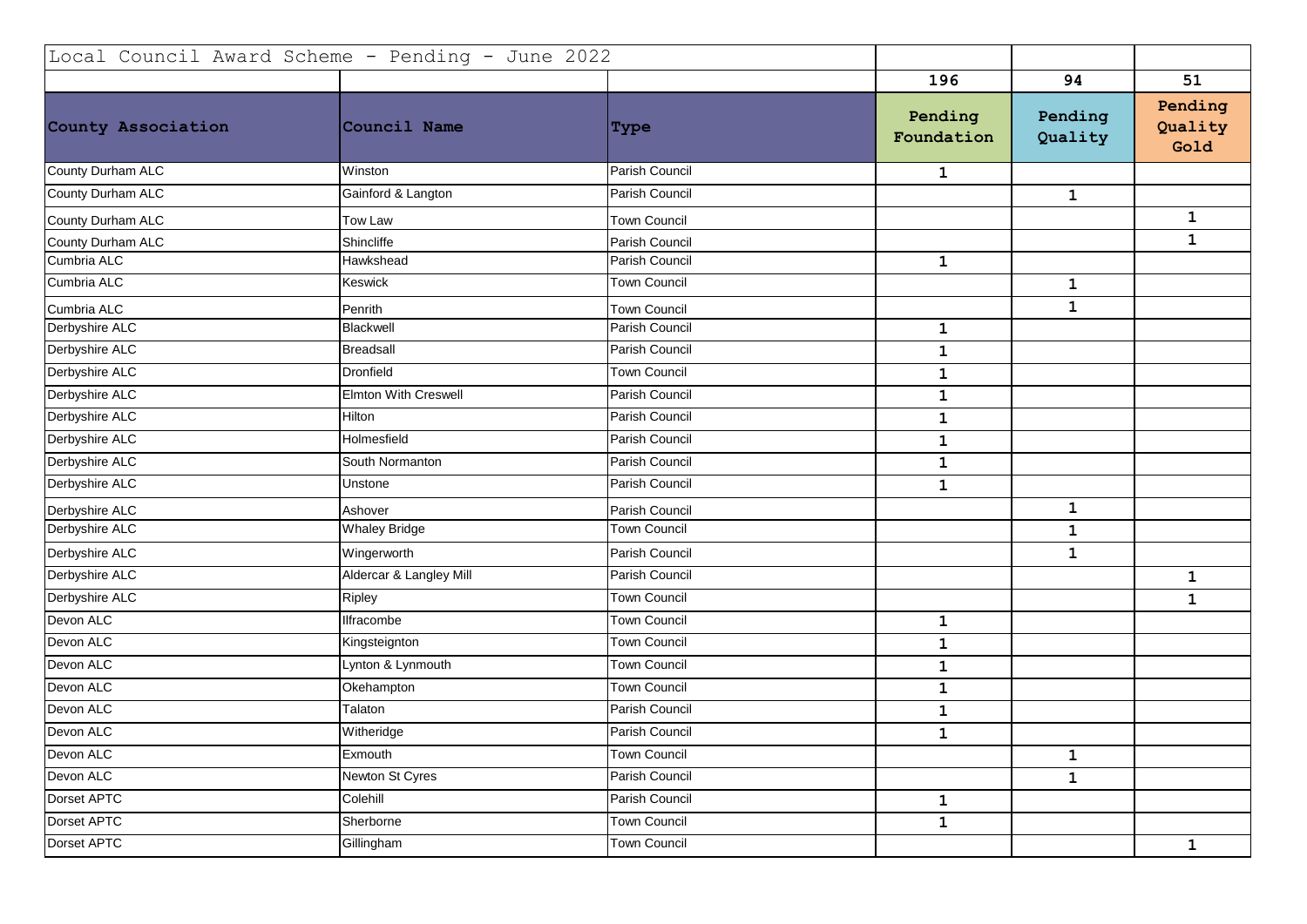| Local Council Award Scheme - Pending - June 2022 |                              |                          |                       |                    |                            |
|--------------------------------------------------|------------------------------|--------------------------|-----------------------|--------------------|----------------------------|
|                                                  |                              |                          | 196                   | 94                 | 51                         |
| County Association                               | Council Name                 | Type                     | Pending<br>Foundation | Pending<br>Quality | Pending<br>Quality<br>Gold |
| East Riding & North Lincs LCA                    | Cherry Burton                | Parish Council           | $\mathbf{1}$          |                    |                            |
| East Riding & North Lincs LCA                    | Crowle                       | Town Council             | $\mathbf 1$           |                    |                            |
| East Riding & North Lincs LCA                    | Epworth                      | <b>Town Council</b>      | $\mathbf 1$           |                    |                            |
| East Riding & North Lincs LCA                    | Flamborough                  | Parish Council           | $\mathbf{1}$          |                    |                            |
| East Riding & North Lincs LCA                    | Willerby                     | Parish Council           | $\mathbf{1}$          |                    |                            |
| East Riding & North Lincs LCA                    | Winterton                    | <b>Town Council</b>      | $\mathbf{1}$          |                    |                            |
| East Riding & North Lincs LCA                    | Wawne                        | Parish Council           |                       |                    | $\mathbf{1}$               |
| Essex ALC                                        | Birchanger                   | Parish Council           | $\mathbf 1$           |                    |                            |
| <b>Essex ALC</b>                                 | Chigwell                     | Parish Council           | $\mathbf 1$           |                    |                            |
| <b>Essex ALC</b>                                 | East Donyland                | Parish Council           | $\mathbf{1}$          |                    |                            |
| <b>Essex ALC</b>                                 | Feering                      | Parish Council           | $\mathbf 1$           |                    |                            |
| <b>Essex ALC</b>                                 | Finchingfield                | Parish Council           | $\mathbf{1}$          |                    |                            |
| Essex ALC                                        | <b>Great Horkesley</b>       | Parish Council           | $\mathbf{1}$          |                    |                            |
| <b>Essex ALC</b>                                 | <b>Great Yeldham</b>         | Parish Council           | $\mathbf{1}$          |                    |                            |
| <b>Essex ALC</b>                                 | Langham                      | Parish Council           | $\mathbf{1}$          |                    |                            |
| <b>Essex ALC</b>                                 | Latchingdon                  | Parish Council           | $\mathbf 1$           |                    |                            |
| <b>Essex ALC</b>                                 | Little Waltham               | Parish Council           | $\mathbf{1}$          |                    |                            |
| <b>Essex ALC</b>                                 | North Weald Bassett          | Parish Council           | $\mathbf{1}$          |                    |                            |
| <b>Essex ALC</b>                                 | Rayne                        | Parish Council           | $\mathbf 1$           |                    |                            |
| <b>Essex ALC</b>                                 | Rettendon                    | Parish Council           | $\mathbf{1}$          |                    |                            |
| <b>Essex ALC</b>                                 | Stambridge                   | Parish Council           | $\mathbf{1}$          |                    |                            |
| <b>Essex ALC</b>                                 | Woodham Walter               | Parish Council           | $\mathbf{1}$          |                    |                            |
| Essex ALC                                        | Billericay                   | <b>Town Council</b>      |                       | $\mathbf 1$        |                            |
| <b>Essex ALC</b>                                 | <b>Great Notley</b>          | Parish Council           |                       | $\mathbf 1$        |                            |
| <b>Essex ALC</b>                                 | Heybridge                    | Parish Council           |                       | $\mathbf{1}$       |                            |
| <b>Essex ALC</b>                                 | Myland                       | <b>Community Council</b> |                       | ${\bf 1}$          |                            |
| <b>Essex ALC</b>                                 | Loughton                     | <b>Town Council</b>      |                       |                    | 1                          |
| Essex ALC                                        | <b>Stansted Mountfitchet</b> | Parish Council           |                       |                    | $\mathbf{1}$               |
| <b>Gloucestershire APTC</b>                      | <b>Brockworth</b>            | Parish Council           | $\mathbf{1}$          |                    |                            |
| Gloucestershire APTC                             | Churchdown                   | Parish Council           | $\mathbf{1}$          |                    |                            |
| Gloucestershire APTC                             | Hewelsfield & Brockweir      | Parish Council           | $\mathbf{1}$          |                    |                            |
| Gloucestershire APTC                             | Highnam                      | Parish Council           | $\mathbf{1}$          |                    |                            |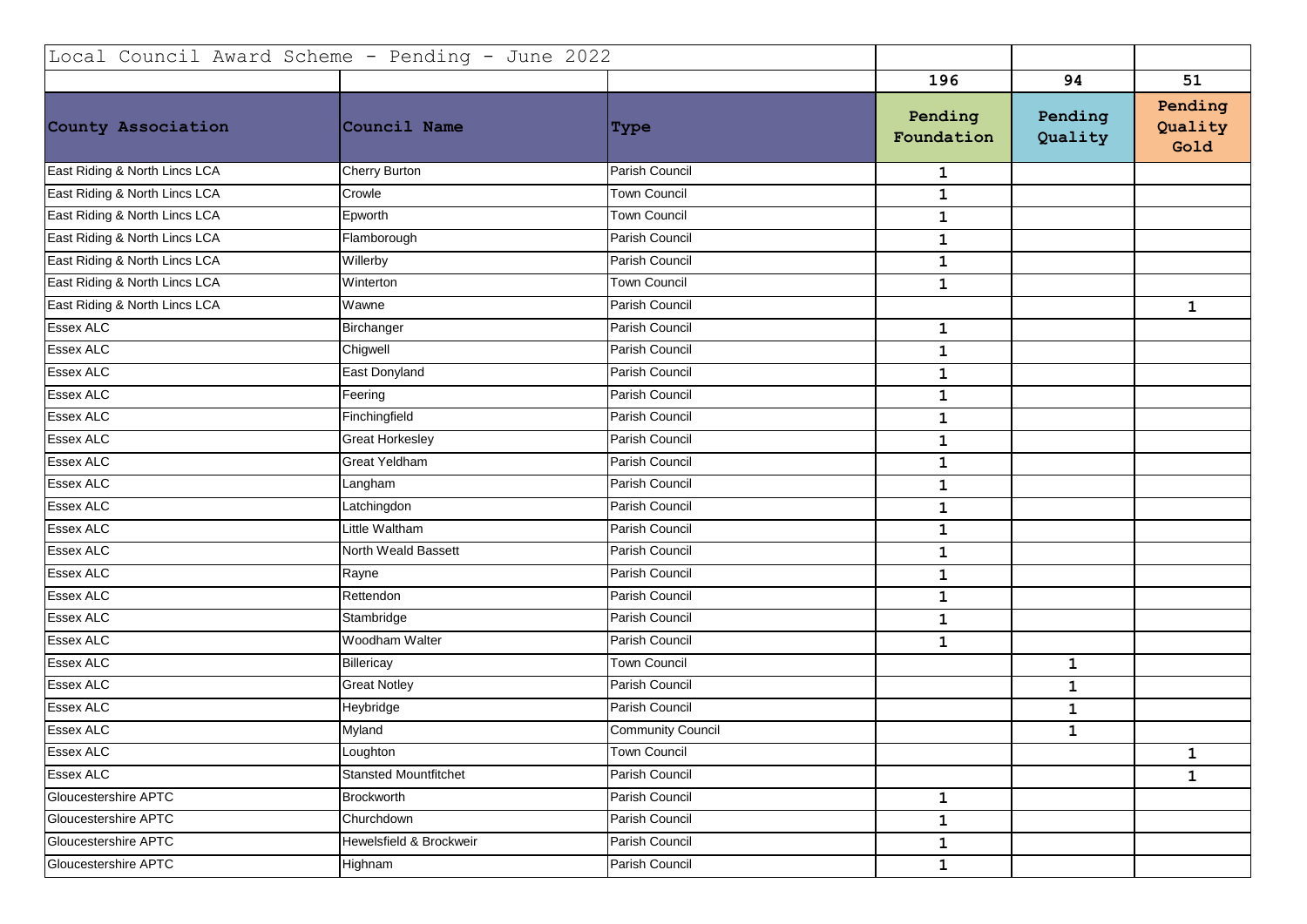| Local Council Award Scheme - Pending - June 2022 |                                 |                     |                       |                    |                            |
|--------------------------------------------------|---------------------------------|---------------------|-----------------------|--------------------|----------------------------|
|                                                  |                                 |                     | 196                   | 94                 | 51                         |
| County Association                               | Council Name                    | <b>Type</b>         | Pending<br>Foundation | Pending<br>Quality | Pending<br>Quality<br>Gold |
| Gloucestershire APTC                             | <b>Hinton</b>                   | Parish Council      | $\mathbf{1}$          |                    |                            |
| Gloucestershire APTC                             | Stoke Orchard & Tredington      | Parish Council      | $\mathbf{1}$          |                    |                            |
| Gloucestershire APTC                             | Stow-on-the-Wold                | Parish Council      | $\mathbf{1}$          |                    |                            |
| Gloucestershire APTC                             | <b>Ashchurch Rural</b>          | Parish Council      |                       | $\mathbf{1}$       |                            |
| Gloucestershire APTC                             | <b>Bishops Cleeve</b>           | Parish Council      |                       | $\mathbf 1$        |                            |
| Gloucestershire APTC                             | Cam                             | Parish Council      |                       | $\mathbf{1}$       |                            |
| Gloucestershire APTC                             | Cirencester                     | Town Council        |                       | $\mathbf{1}$       |                            |
| Gloucestershire APTC                             | Whiteshill & Ruscombe           | Parish Council      |                       | $\mathbf 1$        |                            |
| Gloucestershire APTC                             | Wotton-under-Edge               | <b>Town Council</b> |                       | $\mathbf 1$        |                            |
| Gloucestershire APTC                             | Bibury                          | Parish Council      |                       |                    | $\mathbf{1}$               |
| Gloucestershire APTC                             | <b>Charlton Kings</b>           | Parish Council      |                       |                    | $\mathbf{1}$               |
| Gloucestershire APTC                             | Cirencester                     | <b>Town Council</b> |                       |                    | 1                          |
| Gloucestershire APTC                             | Dursley                         | <b>Town Council</b> |                       |                    | $\mathbf 1$                |
| Gloucestershire APTC                             | Lydney                          | <b>Town Council</b> |                       |                    | $\mathbf{1}$               |
| Hampshire ALC                                    | Hamble-Le-Rice                  | Parish Council      | $\mathbf 1$           |                    |                            |
| Hampshire ALC                                    | Hannington                      | Parish Council      | $\mathbf 1$           |                    |                            |
| Hampshire ALC                                    | Headley                         | Parish Council      | $\mathbf 1$           |                    |                            |
| Hampshire ALC                                    | Hyde                            | Parish Council      | $\mathbf 1$           |                    |                            |
| Hampshire ALC                                    | Hythe & Dibden                  | Parish Council      | $\mathbf{1}$          |                    |                            |
| Hampshire ALC                                    | Liss                            | Parish Council      | $\mathbf{1}$          |                    |                            |
| Hampshire ALC                                    | Whitehill                       | <b>Town Council</b> |                       | $\mathbf{1}$       |                            |
| Herefordshire ALC                                | Ewyas Harold Group              | Parish Council      | $\mathbf{1}$          |                    |                            |
| Herefordshire ALC                                | Welsh Newton & Llanrothal Group | Parish Council      | $\mathbf{1}$          |                    |                            |
| Herefordshire ALC                                | Dormington & Mordiford Group    | Parish Council      |                       | $\mathbf{1}$       |                            |
| Herefordshire ALC                                | Kilpeck Group                   | Parish Council      |                       | $\mathbf{1}$       |                            |
| Herefordshire ALC                                | Kington                         | <b>Town Council</b> |                       | 1                  |                            |
| Herefordshire ALC                                | Peterchurch                     | Parish Council      |                       | $\mathbf 1$        |                            |
| Herefordshire ALC                                | Leominster                      | <b>Town Council</b> |                       |                    | $\mathbf 1$                |
| Hertfordshire APTC                               | Aldenham                        | Parish Council      | $\mathbf{1}$          |                    |                            |
| <b>Hertfordshire APTC</b>                        | Berkhamsted                     | Town Council        | $\mathbf{1}$          |                    |                            |
| <b>Hertfordshire APTC</b>                        | Eastwick & Gilston              | Parish Council      | $\mathbf{1}$          |                    |                            |
| <b>Hertfordshire APTC</b>                        | Wymondley                       | Parish Council      | $\mathbf{1}$          |                    |                            |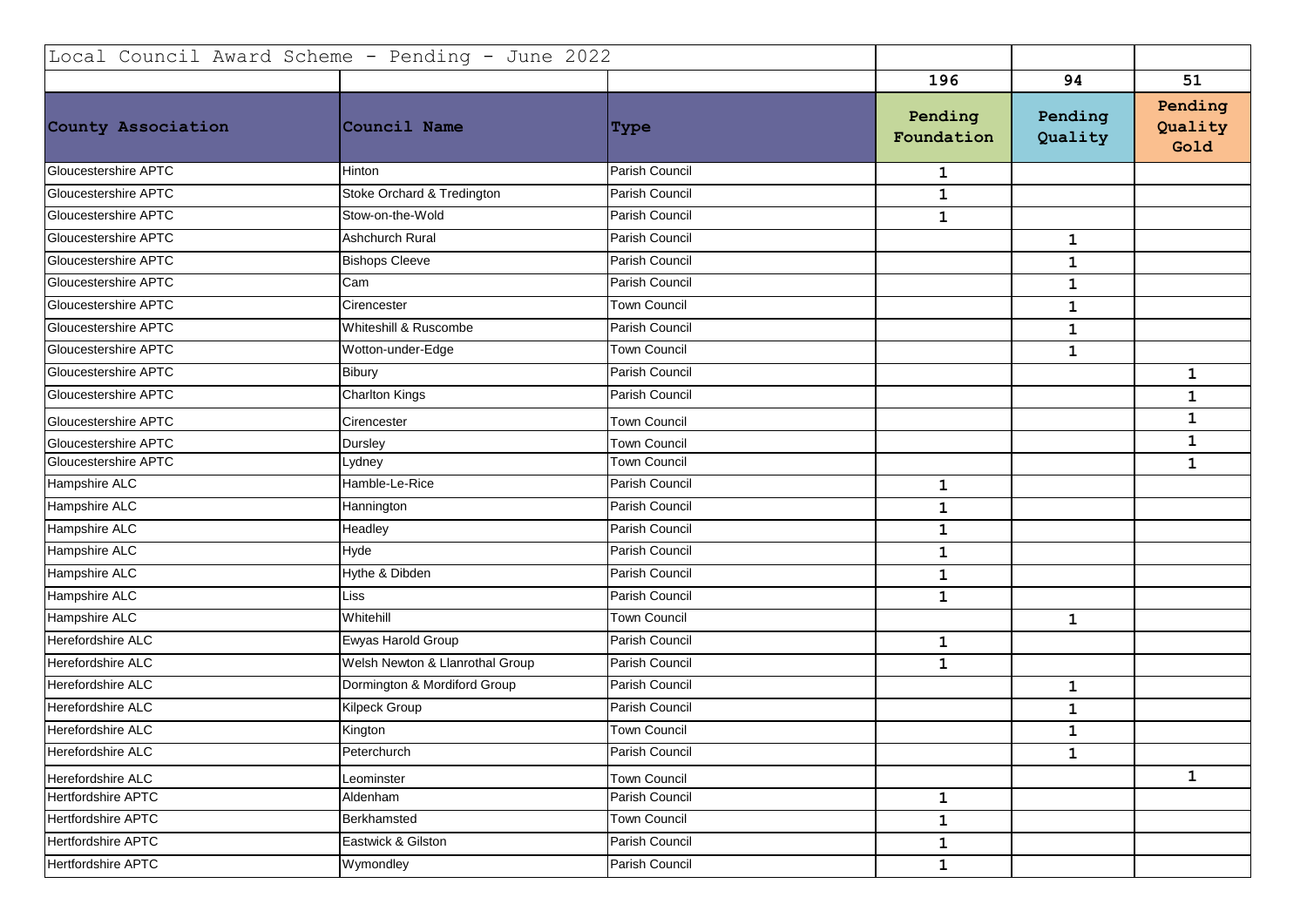| Local Council Award Scheme - Pending - June 2022 |                                      |                     |                       |                    |                            |
|--------------------------------------------------|--------------------------------------|---------------------|-----------------------|--------------------|----------------------------|
|                                                  |                                      |                     | 196                   | 94                 | 51                         |
| County Association                               | Council Name                         | <b>Type</b>         | Pending<br>Foundation | Pending<br>Quality | Pending<br>Quality<br>Gold |
| <b>Hertfordshire APTC</b>                        | Hatfield                             | <b>Town Council</b> |                       | 1                  |                            |
| <b>Hertfordshire APTC</b>                        | Sawbridgeworth                       | Town Council        |                       | $\mathbf 1$        |                            |
| <b>Hertfordshire APTC</b>                        | Ware                                 | <b>Town Council</b> |                       | $\mathbf{1}$       |                            |
| Hertfordshire APTC                               | Harpenden                            | <b>Town Council</b> |                       |                    | $\mathbf 1$                |
| Isle of Wight ALC                                | Brighstone                           | Parish Council      |                       | $\mathbf{1}$       |                            |
| Isle of Wight ALC                                | Ventnor                              | <b>Town Council</b> |                       | $\mathbf{1}$       |                            |
| Isle of Wight ALC                                | Newport                              | Parish Council      |                       |                    | $\mathbf 1$                |
| Kent ALC                                         | Guston                               | Parish Council      | $\mathbf{1}$          |                    |                            |
| Kent ALC                                         | Harbledown                           | Parish Council      | $\mathbf 1$           |                    |                            |
| Kent ALC                                         | Hawkinge                             | Parish Council      | $\mathbf{1}$          |                    |                            |
| Kent ALC                                         | Minster-on-Sea                       | Parish Council      | $\mathbf 1$           |                    |                            |
| Kent ALC                                         | Sellindge                            | Parish Council      | $\mathbf 1$           |                    |                            |
| Kent ALC                                         | Wingham                              | Parish Council      | $\mathbf 1$           |                    |                            |
| Kent ALC                                         | Edenbridge                           | <b>Town Council</b> |                       | $\mathbf{1}$       |                            |
| Kent ALC                                         | Headcorn                             | Parish Council      |                       | $\mathbf{1}$       |                            |
| Kent ALC                                         | Wye With Hinxhill                    | Parish Council      |                       | $\mathbf{1}$       |                            |
| Kent ALC                                         | Stone                                | Parish Council      |                       |                    | $\mathbf 1$                |
| Kent ALC                                         | Swanley                              | <b>Town Council</b> |                       |                    | $\mathbf 1$                |
| Lancashire ALC                                   | Burscough                            | Parish Council      | $\mathbf 1$           |                    |                            |
| Lancashire ALC                                   | Carnforth                            | Town Council        | $\mathbf{1}$          |                    |                            |
| Lancashire ALC                                   | Horwich                              | <b>Town Council</b> | $\mathbf 1$           |                    |                            |
| Lancashire ALC                                   | Nelson                               | <b>Town Council</b> | $\mathbf{1}$          |                    |                            |
| Lancashire ALC                                   | Morecambe                            | <b>Town Council</b> |                       |                    | $\mathbf{1}$               |
| Leicestershire & Rutland ALC                     | Glenfield                            | Parish Council      |                       | $\mathbf{1}$       |                            |
| Leicestershire & Rutland ALC                     | Newbold Verdon                       | Parish Council      |                       | $\mathbf{1}$       |                            |
| Leicestershire & Rutland ALC                     | Uppingham                            | <b>Town Council</b> |                       | $\mathbf 1$        |                            |
| Leicestershire & Rutland ALC                     | Waltham on the Wolds & Thorpe Arnold | Parish Council      |                       | $\mathbf{1}$       |                            |
| Lincolnshire ALC                                 | Gainsborough                         | Town Council        | $\mathbf{1}$          |                    |                            |
| Lincolnshire ALC                                 | Sutton St James                      | Parish Council      | $\mathbf{1}$          |                    |                            |
| Lincolnshire ALC                                 | Swinderby                            | Parish Council      | $\mathbf{1}$          |                    |                            |
| Lincolnshire ALC                                 | Thurlby                              | Parish Council      | $\mathbf{1}$          |                    |                            |
| Lincolnshire ALC                                 | Bourne                               | <b>Town Council</b> |                       | $\mathbf{1}$       |                            |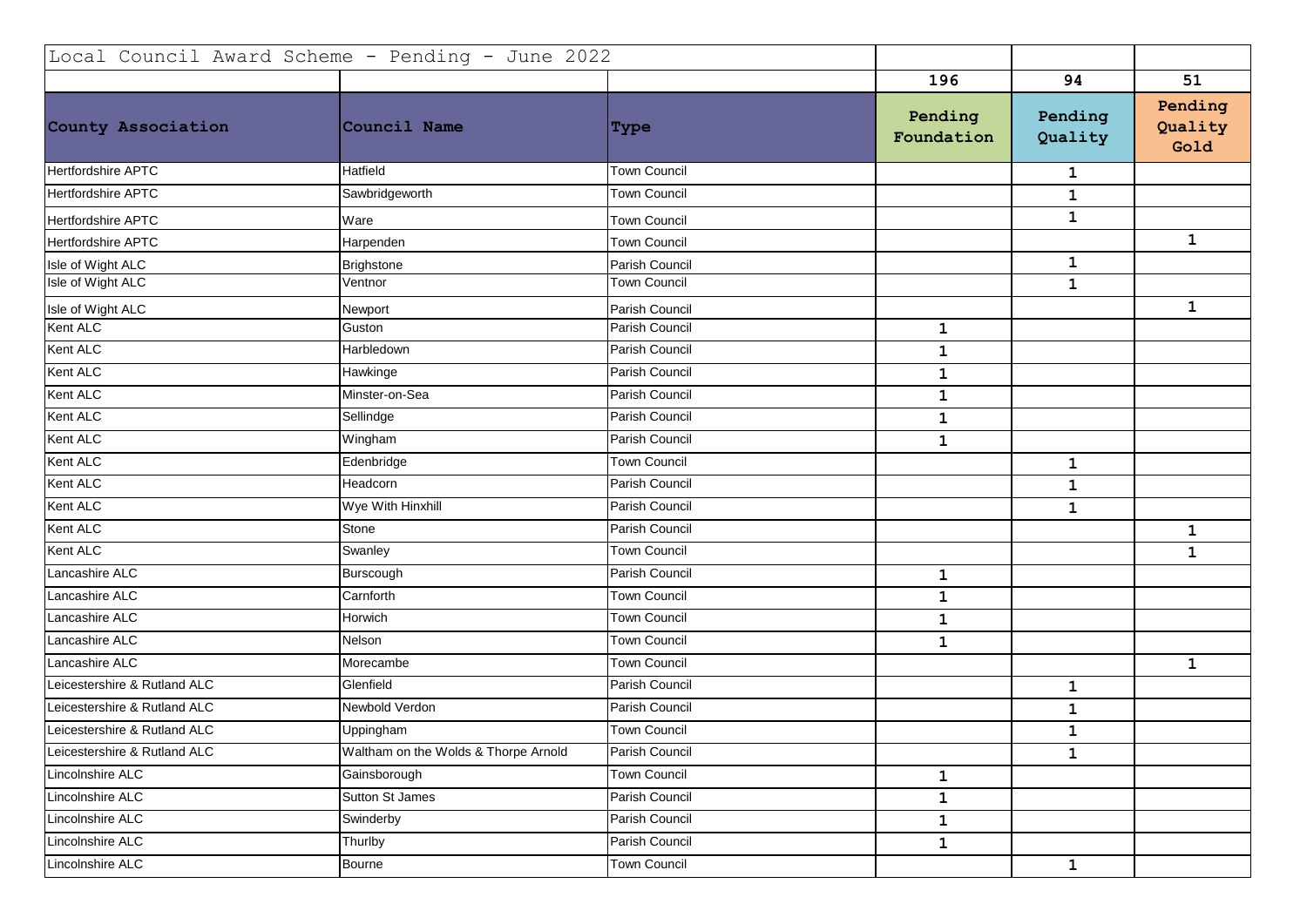| Local Council Award Scheme - Pending - June 2022 |                            |                     |                       |                    |                            |
|--------------------------------------------------|----------------------------|---------------------|-----------------------|--------------------|----------------------------|
|                                                  |                            |                     | 196                   | 94                 | 51                         |
| County Association                               | Council Name               | <b>Type</b>         | Pending<br>Foundation | Pending<br>Quality | Pending<br>Quality<br>Gold |
| Lincolnshire ALC                                 | Spilsby                    | <b>Town Council</b> |                       | 1                  |                            |
| Lincolnshire ALC                                 | Coningsby                  | Town Council        |                       |                    | 1                          |
| Merseyside ALC                                   | <b>Billinge Chapel End</b> | Parish Council      | $\mathbf{1}$          |                    |                            |
| Merseyside ALC                                   | Halewood                   | <b>Town Council</b> |                       |                    | $\mathbf 1$                |
| Norfolk ALC                                      | <b>Beeston Regis</b>       | Parish Council      | $\mathbf{1}$          |                    |                            |
| Norfolk ALC                                      | Caister-On-Sea             | Parish Council      | $\mathbf 1$           |                    |                            |
| Norfolk ALC                                      | Hethersett                 | Parish Council      | $\mathbf 1$           |                    |                            |
| Norfolk ALC                                      | Hickling                   | Parish Council      | $\mathbf 1$           |                    |                            |
| Norfolk ALC                                      | Loddon                     | Parish Council      | 1                     |                    |                            |
| Norfolk ALC                                      | Mattishall                 | Parish Council      | $\mathbf 1$           |                    |                            |
| Norfolk ALC                                      | Narborough                 | Parish Council      | $\mathbf 1$           |                    |                            |
| Norfolk ALC                                      | Old Catton                 | Parish Council      | $\mathbf 1$           |                    |                            |
| Norfolk ALC                                      | Runton                     | Parish Council      | $\mathbf 1$           |                    |                            |
| Norfolk ALC                                      | Snettisham                 | Parish Council      | $\mathbf 1$           |                    |                            |
| Norfolk ALC                                      | Spixworth                  | Parish Council      | $\mathbf 1$           |                    |                            |
| Norfolk ALC                                      | Swafield & Bradfield       | Parish Council      | $\mathbf 1$           |                    |                            |
| Norfolk ALC                                      | Thornham                   | Parish Council      | $\mathbf 1$           |                    |                            |
| Norfolk ALC                                      | Trimingham                 | Parish Council      | $\mathbf 1$           |                    |                            |
| Norfolk ALC                                      | Trunch                     | Parish Council      | $\mathbf 1$           |                    |                            |
| Norfolk ALC                                      | Weybourne                  | Parish Council      | $\mathbf{1}$          |                    |                            |
| Norfolk ALC                                      | Aylsham                    | Parish Council      |                       | $\mathbf{1}$       |                            |
| Norfolk ALC                                      | Cranworth                  | Parish Council      |                       | $\mathbf 1$        |                            |
| Norfolk ALC                                      | Fransham                   | Parish Council      |                       | $\mathbf 1$        |                            |
| Norfolk ALC                                      | Hunstanton                 | <b>Town Council</b> |                       | $\mathbf{1}$       |                            |
| Norfolk ALC                                      | Cringleford                | Parish Council      |                       |                    | $\mathbf 1$                |
| Norfolk ALC                                      | Downham Market             | <b>Town Council</b> |                       |                    | $\mathbf 1$                |
| Northamptonshire CALC                            | Brixworth                  | Parish Council      | $\mathbf{1}$          |                    |                            |
| Northamptonshire CALC                            | Irthlingborough            | Parish Council      | $\mathbf{1}$          |                    |                            |
| Northamptonshire CALC                            | Barby & Onley              | Parish Council      |                       | $\mathbf{1}$       |                            |
| Northamptonshire CALC                            | <b>Brixworth</b>           | Parish Council      |                       | $\mathbf{1}$       |                            |
| Northamptonshire CALC                            | Evenley                    | Parish Council      |                       | $\mathbf{1}$       |                            |
| Northamptonshire CALC                            | Kilsby                     | Parish Council      |                       | $\mathbf{1}$       |                            |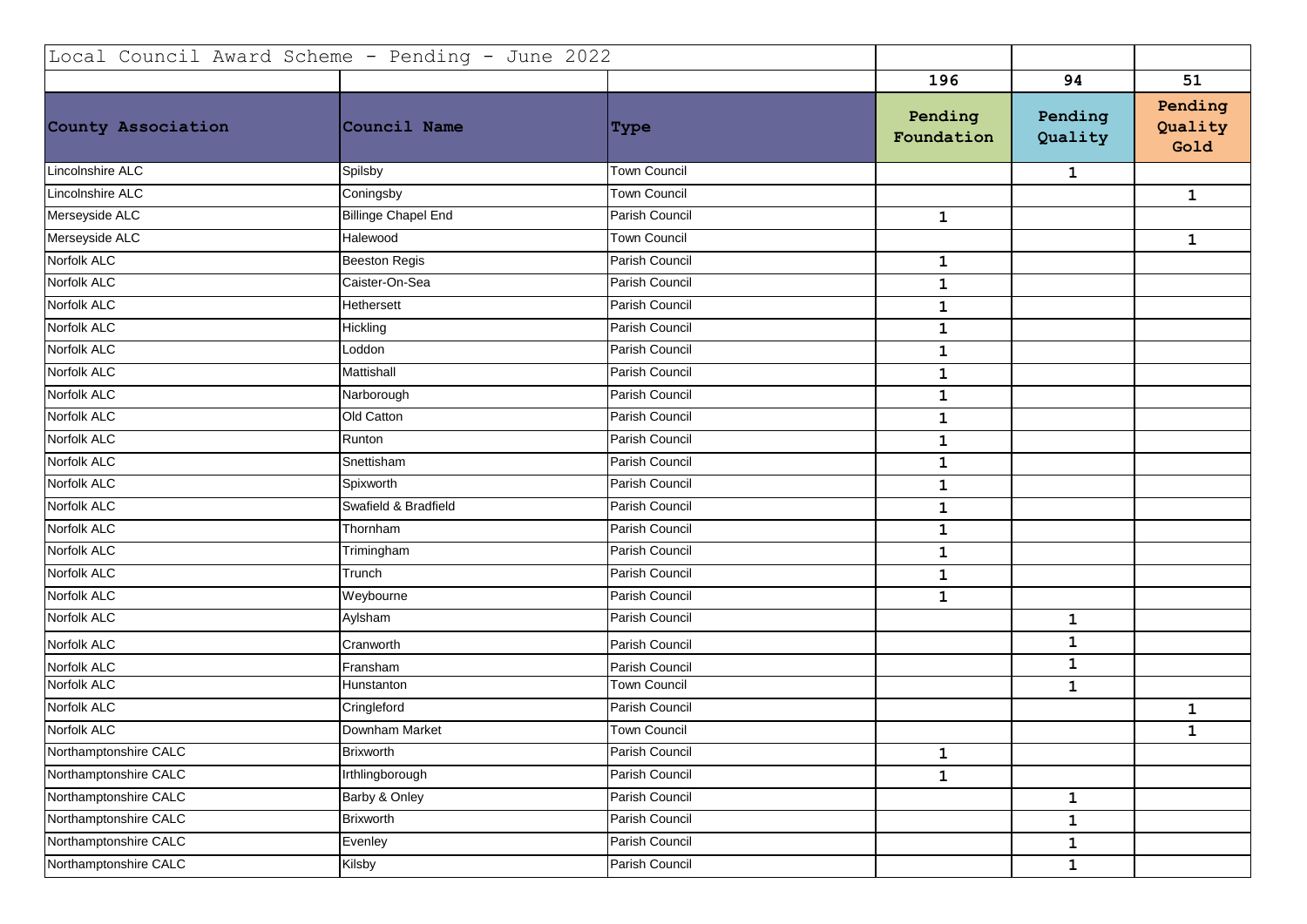| Local Council Award Scheme - Pending - June 2022 |                        |                     |                       |                    |                            |
|--------------------------------------------------|------------------------|---------------------|-----------------------|--------------------|----------------------------|
|                                                  |                        |                     | 196                   | 94                 | 51                         |
| County Association                               | Council Name           | <b>Type</b>         | Pending<br>Foundation | Pending<br>Quality | Pending<br>Quality<br>Gold |
| Northamptonshire CALC                            | Moulton                | Parish Council      |                       |                    | $\mathbf{1}$               |
| Northamptonshire CALC                            | Raunds                 | <b>Town Council</b> |                       |                    | $\mathbf{1}$               |
| Northumberland ALC                               | Newbiggin By The Sea   | Town Council        | $\mathbf 1$           |                    |                            |
| Northumberland ALC                               | Pegswood               | Parish Council      | $\mathbf 1$           |                    |                            |
| Northumberland ALC                               | Ponteland              | Town Council        | $\mathbf{1}$          |                    |                            |
| Northumberland ALC                               | Acklington             | Parish Council      |                       | $\mathbf{1}$       |                            |
| Nottinghamshire ALC                              | Tollerton              | Parish Council      | $\mathbf{1}$          |                    |                            |
| Oxfordshire ALC                                  | Adderbury              | Parish Council      | $\mathbf 1$           |                    |                            |
| Oxfordshire ALC                                  | Bloxham                | Parish Council      | $\mathbf{1}$          |                    |                            |
| Oxfordshire ALC                                  | Eynsham                | Parish Council      | $\mathbf{1}$          |                    |                            |
| Oxfordshire ALC                                  | Milton (Abingdon)      | Parish Council      | $\mathbf 1$           |                    |                            |
| <b>Oxfordshire ALC</b>                           | Milton (Banbury)       | Parish Meeting      | 1                     |                    |                            |
| Shropshire ALC                                   | <b>Bishop's Castle</b> | Town Council        | $\mathbf 1$           |                    |                            |
| Shropshire ALC                                   | Cheswardine            | Parish Council      | $\mathbf{1}$          |                    |                            |
| Shropshire ALC                                   | Ellesmere              | <b>Town Council</b> | $\mathbf 1$           |                    |                            |
| Shropshire ALC                                   | Hadnall                | Parish Council      | $\mathbf{1}$          |                    |                            |
| Shropshire ALC                                   | Kynnersley             | Parish Council      | $\mathbf{1}$          |                    |                            |
| Shropshire ALC                                   | Leebotwood & Longnor   | Parish Council      | $\mathbf{1}$          |                    |                            |
| Shropshire ALC                                   | Little Wenlock         | Parish Council      | $\mathbf{1}$          |                    |                            |
| Shropshire ALC                                   | Ludlow                 | Town Council        | $\mathbf 1$           |                    |                            |
| Shropshire ALC                                   | St Georges & Priorslee | Parish Council      | $\mathbf{1}$          |                    |                            |
| Shropshire ALC                                   | <b>St Martins</b>      | Parish Council      | $\mathbf{1}$          |                    |                            |
| Shropshire ALC                                   | The Gorge              | Parish Council      | $\mathbf{1}$          |                    |                            |
| Shropshire ALC                                   | Church Stretton        | Parish Council      |                       | $\mathbf 1$        |                            |
| Shropshire ALC                                   | <b>Dawley Hamlets</b>  | Parish Council      |                       | $\mathbf 1$        |                            |
| Shropshire ALC                                   | <b>Oswestry Rural</b>  | Parish Council      |                       | $\mathbf 1$        |                            |
| Shropshire ALC                                   | Shawbury               | Parish Council      |                       | $\mathbf{1}$       |                            |
| Shropshire ALC                                   | Wrockwardine           | Parish Council      |                       | $\mathbf{1}$       |                            |
| Somerset ALC                                     | Beckington             | Parish Council      | $\mathbf{1}$          |                    |                            |
| Somerset ALC                                     | <b>Shepton Mallet</b>  | Town Council        | $\mathbf 1$           |                    |                            |
| Somerset ALC                                     | Wedmore                | Parish Council      | $\mathbf{1}$          |                    |                            |
| Somerset ALC                                     | West Huntspill         | Parish Council      | $\mathbf{1}$          |                    |                            |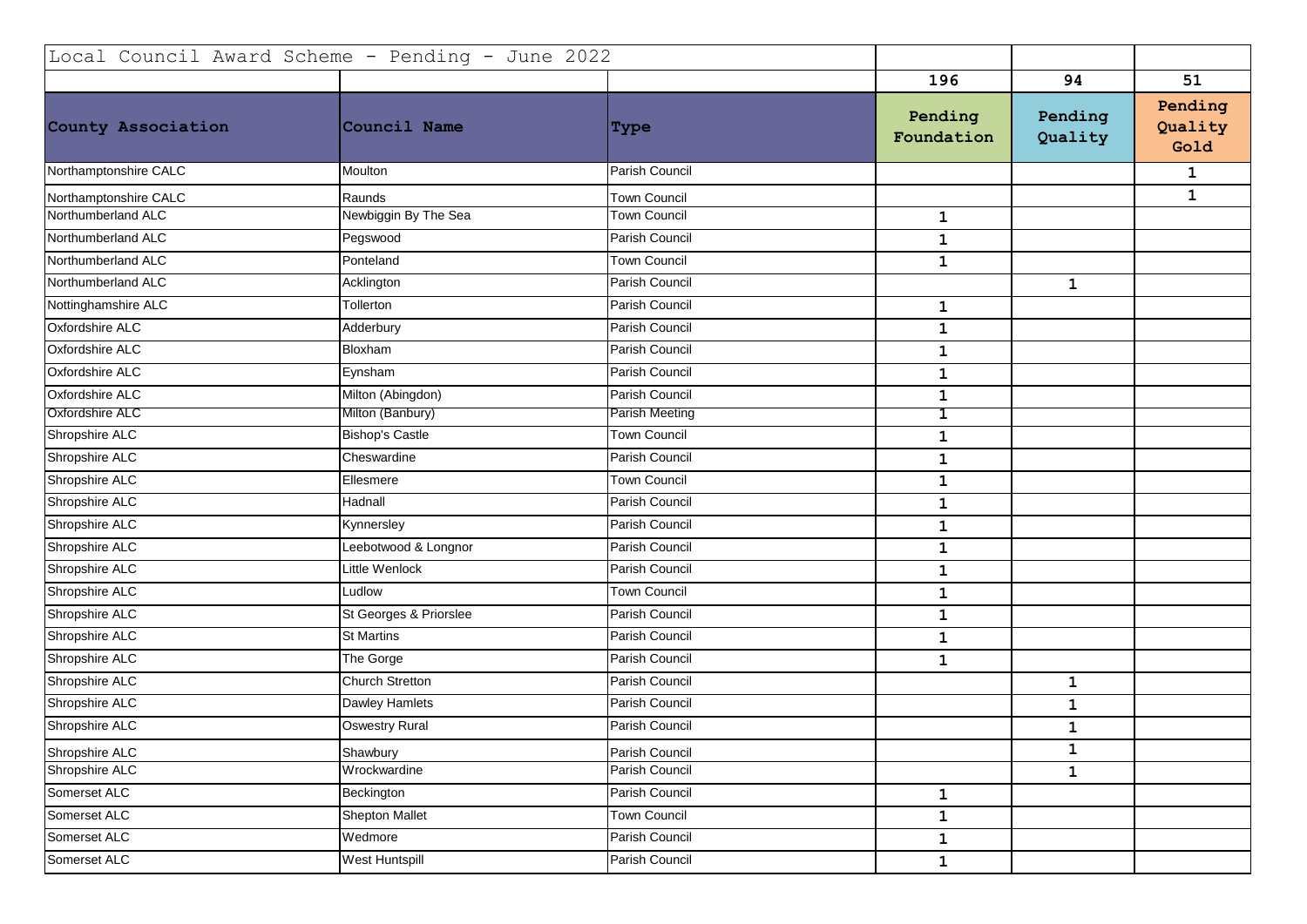| Local Council Award Scheme - Pending - June 2022 |                             |                     |                       |                    |                            |
|--------------------------------------------------|-----------------------------|---------------------|-----------------------|--------------------|----------------------------|
|                                                  |                             |                     | 196                   | 94                 | 51                         |
| County Association                               | Council Name                | Type                | Pending<br>Foundation | Pending<br>Quality | Pending<br>Quality<br>Gold |
| Somerset ALC                                     | Burnham On Sea & Highbridge | <b>Town Council</b> |                       | $\mathbf{1}$       |                            |
| Somerset ALC                                     | Henstridge                  | Parish Council      |                       | 1                  |                            |
| Somerset ALC                                     | Watchet                     | <b>Town Council</b> |                       | 1                  |                            |
| Somerset ALC                                     | <b>West Huntspill</b>       | Parish Council      |                       | $\mathbf{1}$       |                            |
| Somerset ALC                                     | Compton Dundon              | Parish Council      |                       |                    | $\mathbf 1$                |
| Staffordshire PCA                                | Anglesey                    | Parish Council      | $\mathbf{1}$          |                    |                            |
| Staffordshire PCA                                | Berkswich                   | Parish Council      | $\mathbf 1$           |                    |                            |
| Staffordshire PCA                                | Brown Edge                  | Parish Council      | $\mathbf 1$           |                    |                            |
| Staffordshire PCA                                | Burntwood                   | Town Council        | $\mathbf 1$           |                    |                            |
| Staffordshire PCA                                | Fradley With Streethay      | Parish Council      | $\mathbf{1}$          |                    |                            |
| Staffordshire PCA                                | Kidsgrove                   | Town Council        | $\mathbf{1}$          |                    |                            |
| Staffordshire PCA                                | Tatenhill & Rangemore       | Parish Council      |                       | 1                  |                            |
| Staffordshire PCA                                | Biddulph                    | Town Council        |                       |                    | $\mathbf{1}$               |
| Suffolk ALC                                      | Beccles                     | Town Council        | $\mathbf 1$           |                    |                            |
| Suffolk ALC                                      | Elmswell                    | Parish Council      | $\mathbf 1$           |                    |                            |
| Suffolk ALC                                      | <b>Great Bricett</b>        | Parish Council      | $\mathbf 1$           |                    |                            |
| Suffolk ALC                                      | Halesworth                  | Town Council        | $\mathbf 1$           |                    |                            |
| Suffolk ALC                                      | Kesgrave                    | <b>Town Council</b> | $\mathbf 1$           |                    |                            |
| Suffolk ALC                                      | Lindsey                     | Parish Council      | $\mathbf{1}$          |                    |                            |
| Suffolk ALC                                      | Melton                      | Parish Council      | $\mathbf{1}$          |                    |                            |
| Suffolk ALC                                      | Oulton                      | Parish Council      | $\mathbf 1$           |                    |                            |
| Suffolk ALC                                      | <b>Rushmere St Andrew</b>   | Parish Council      | $\mathbf{1}$          |                    |                            |
| Suffolk ALC                                      | Sudbury                     | Town Council        | $\mathbf 1$           |                    |                            |
| Suffolk ALC                                      | Tattingstone                | Parish Council      | $\mathbf 1$           |                    |                            |
| Suffolk ALC                                      | Westerfield                 | Parish Council      | $\mathbf{1}$          |                    |                            |
| <b>Suffolk ALC</b>                               | Laxfield                    | Parish Council      |                       | 1                  |                            |
| Suffolk ALC                                      | Sudbury                     | <b>Town Council</b> |                       | $\mathbf{1}$       |                            |
| Suffolk ALC                                      | Wickhambrook                | Parish Council      |                       | $\mathbf{1}$       |                            |
| Suffolk ALC                                      | Woodbridge                  | <b>Town Council</b> |                       | $\mathbf{1}$       |                            |
| Suffolk ALC                                      | Saxmundham                  | Town Council        |                       |                    | $\mathbf{1}$               |
| Suffolk ALC                                      | Kessingland                 | Parish Council      |                       |                    | $\mathbf{1}$               |
| Suffolk ALC                                      | Stowmarket                  | Town Council        |                       |                    | $\mathbf{1}$               |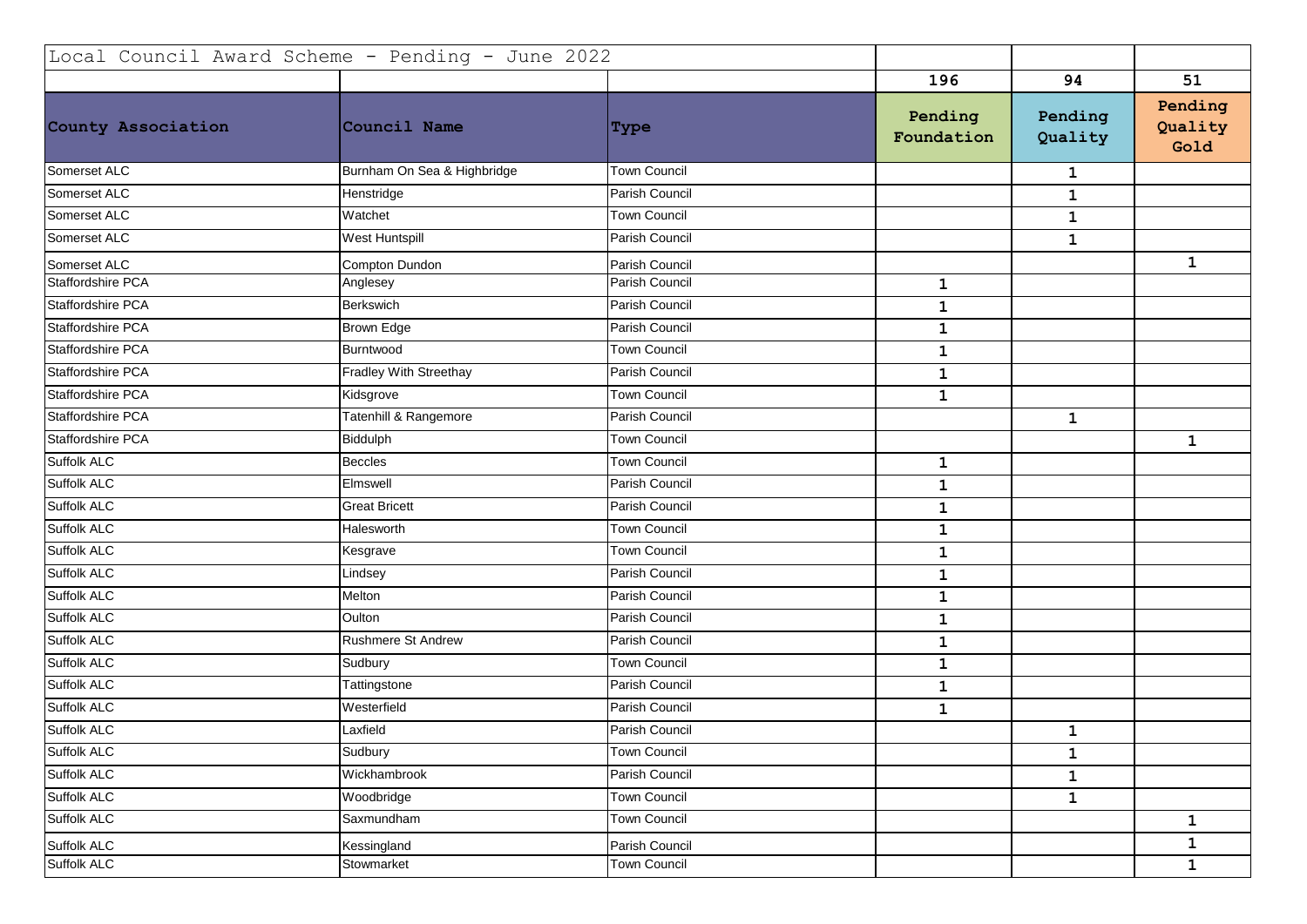| Local Council Award Scheme - Pending - June 2022 |                              |                     |                       |                    |                            |
|--------------------------------------------------|------------------------------|---------------------|-----------------------|--------------------|----------------------------|
|                                                  |                              |                     | 196                   | 94                 | 51                         |
| County Association                               | Council Name                 | Type                | Pending<br>Foundation | Pending<br>Quality | Pending<br>Quality<br>Gold |
| Suffolk ALC                                      | Southwold                    | <b>Town Council</b> |                       |                    | $\mathbf{1}$               |
| Surrey APTC                                      | Caterham on the Hill         | Parish Council      | $\mathbf{1}$          |                    |                            |
| <b>Surrey APTC</b>                               | Horley                       | Town Council        | $\mathbf 1$           |                    |                            |
| <b>Surrey APTC</b>                               | Caterham Valley              | Parish Council      |                       | $\mathbf{1}$       |                            |
| Surrey APTC                                      | Oxted                        | Parish Council      |                       | $\mathbf{1}$       |                            |
| <b>Surrey APTC</b>                               | Cranleigh                    | Parish Council      |                       |                    | $\mathbf{1}$               |
| <b>Surrey APTC</b>                               | Godalming                    | <b>Town Council</b> |                       |                    | 1                          |
| Sussex ALC                                       | Hunston                      | Parish Council      | $\mathbf{1}$          |                    |                            |
| <b>Sussex ALC</b>                                | Rustington                   | Parish Council      | $\mathbf 1$           |                    |                            |
| <b>Sussex ALC</b>                                | Seaford                      | Town Council        | $\mathbf{1}$          |                    |                            |
| Sussex ALC                                       | Telscombe                    | <b>Town Council</b> | $\mathbf{1}$          |                    |                            |
| <b>Sussex ALC</b>                                | West Itchenor                | Parish Council      | $\mathbf{1}$          |                    |                            |
| <b>Sussex ALC</b>                                | Yapton                       | Parish Council      | $\mathbf 1$           |                    |                            |
| <b>Sussex ALC</b>                                | East Grinstead               | <b>Town Council</b> |                       | $\mathbf{1}$       |                            |
| <b>Sussex ALC</b>                                | Lancing                      | Parish Council      |                       | $\mathbf 1$        |                            |
| <b>Sussex ALC</b>                                | North Mundham                | Parish Council      |                       | $\mathbf 1$        |                            |
| Sussex ALC                                       | <b>Upper Beeding</b>         | Parish Council      |                       | $\mathbf{1}$       |                            |
| <b>Sussex ALC</b>                                | Ticehurst                    | Parish Council      |                       |                    | $\mathbf{1}$               |
| Warwickshire & West Midlands ALC                 | Austrey                      | Parish Council      | $\mathbf{1}$          |                    |                            |
| Warwickshire & West Midlands ALC                 | Beaudesert & Henley In Arden | Parish Council      | $\mathbf{1}$          |                    |                            |
| Warwickshire & West Midlands ALC                 | Bidford-On-Avon              | Parish Council      | $\mathbf{1}$          |                    |                            |
| Warwickshire & West Midlands ALC                 | Grandborough                 | Parish Council      | $\mathbf{1}$          |                    |                            |
| Warwickshire & West Midlands ALC                 | Keresley                     | Parish Council      | $\mathbf{1}$          |                    |                            |
| Warwickshire & West Midlands ALC                 | Long Itchington              | Parish Council      | $\mathbf{1}$          |                    |                            |
| Warwickshire & West Midlands ALC                 | Shipston                     | Town Council        | $\mathbf{1}$          |                    |                            |
| Warwickshire & West Midlands ALC                 | Wolvey                       | Parish Council      | $\mathbf{1}$          |                    |                            |
| Warwickshire & West Midlands ALC                 | Kineton                      | Parish Council      |                       | $\mathbf{1}$       |                            |
| Warwickshire & West Midlands ALC                 | Leek Wootton & Guys Cliffe   | Parish Council      |                       | $\mathbf{1}$       |                            |
| Warwickshire & West Midlands ALC                 | Royal Leamington Spa         | Town Council        |                       | $\mathbf{1}$       |                            |
| Warwickshire & West Midlands ALC                 | Meriden                      | Parish Council      |                       |                    | $\mathbf{1}$               |
| Warwickshire & West Midlands ALC                 | Stockton                     | Parish Council      |                       |                    | $\mathbf{1}$               |
| Warwickshire & West Midlands ALC                 | Harbury                      | Parish Council      |                       |                    | $\mathbf{1}$               |